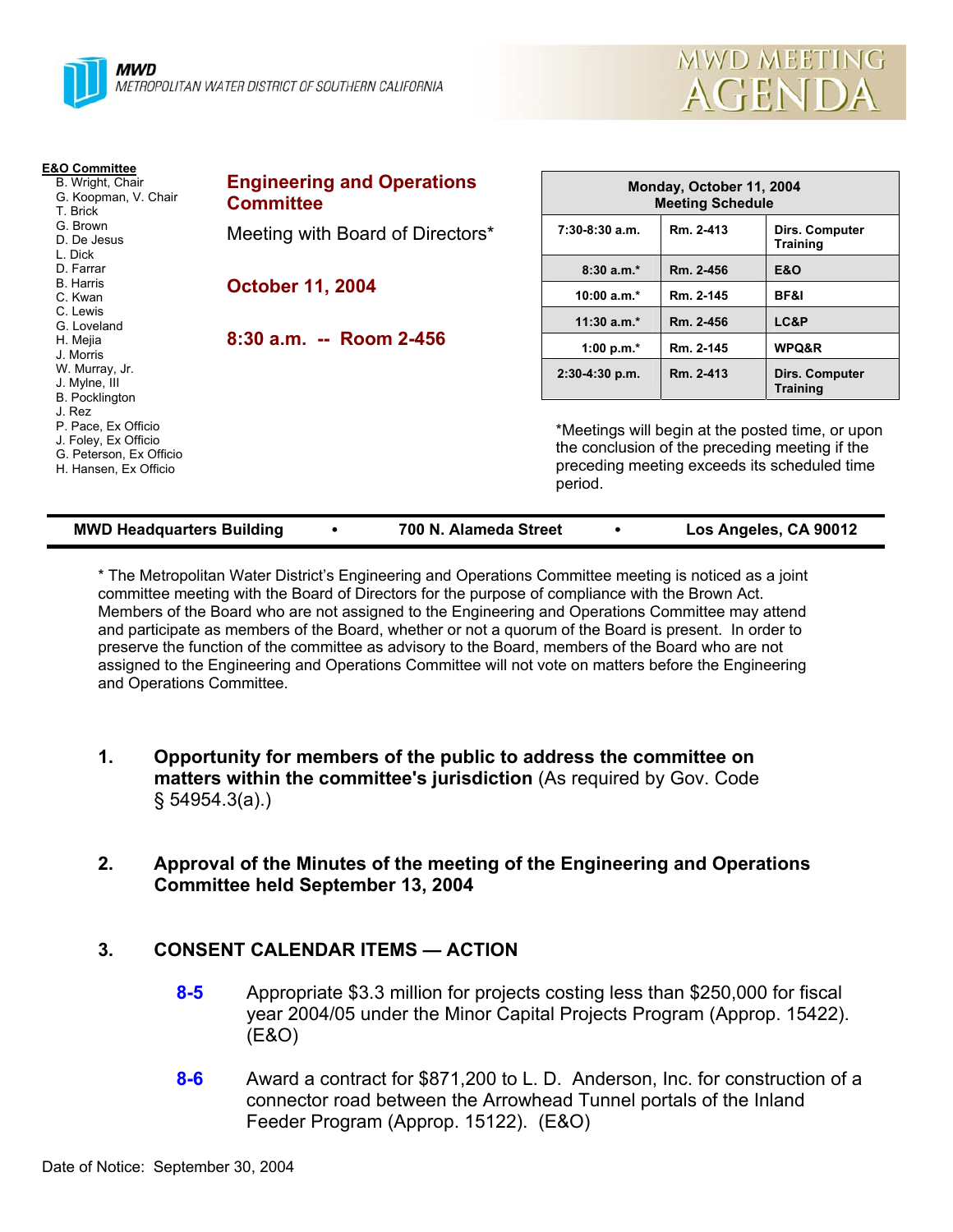## **4. OTHER BOARD ITEMS — ACTION**

- **9-2** Appropriate \$6.31 million; and award two contracts to replace filter media in the amount of \$2,717,518 to Carbon Activated Corp. for the Jensen Improvements Program (Approp. 15371), and \$2,208,850.71 to ERS Industrial Services, Inc. for the Mills Improvements Program (Approp. 15381). (E&O)
- **9-3** Authorize an agreement for \$5 million with Butier Construction Managers for construction support services; authorize an agreement for \$4 million with P&D Environmental for environmental mitigation monitoring services; and authorize an increase of \$1.3 million to an agreement with Vanir Construction Management, Inc. for project management support for the San Diego Pipeline No. 6 North Reach and Service Connection EM-21 projects (Approp. 15121). (E&O)

### **5. BOARD INFORMATION ITEMS**

**10-1** Status report for the Inland Feeder Program for activities through August 2004. (E&O) **[Any discussion of litigation to be heard in closed session. Conference with legal counsel—existing litigation (***Shank/Balfour Beatty, a Joint Venture vs. Metropolitan Water District of Southern California***, LASC Case No. BC 283438); to be heard in closed session pursuant to Gov. Code § 54956.9(a). Any discussion of potential litigation relating to the December 2003 Waterman Canyon Floods to be heard in closed session pursuant to Gov. Code § 54956.9(b)]**

#### **6. COMMITTEE ITEMS**

None

### **7. MANAGEMENT REPORTS**

- a. Water System Operations Manager's report on system operations
- b. Corporate Resources Manager's report on engineering activities

### **8. FOLLOW-UP ITEMS**

None